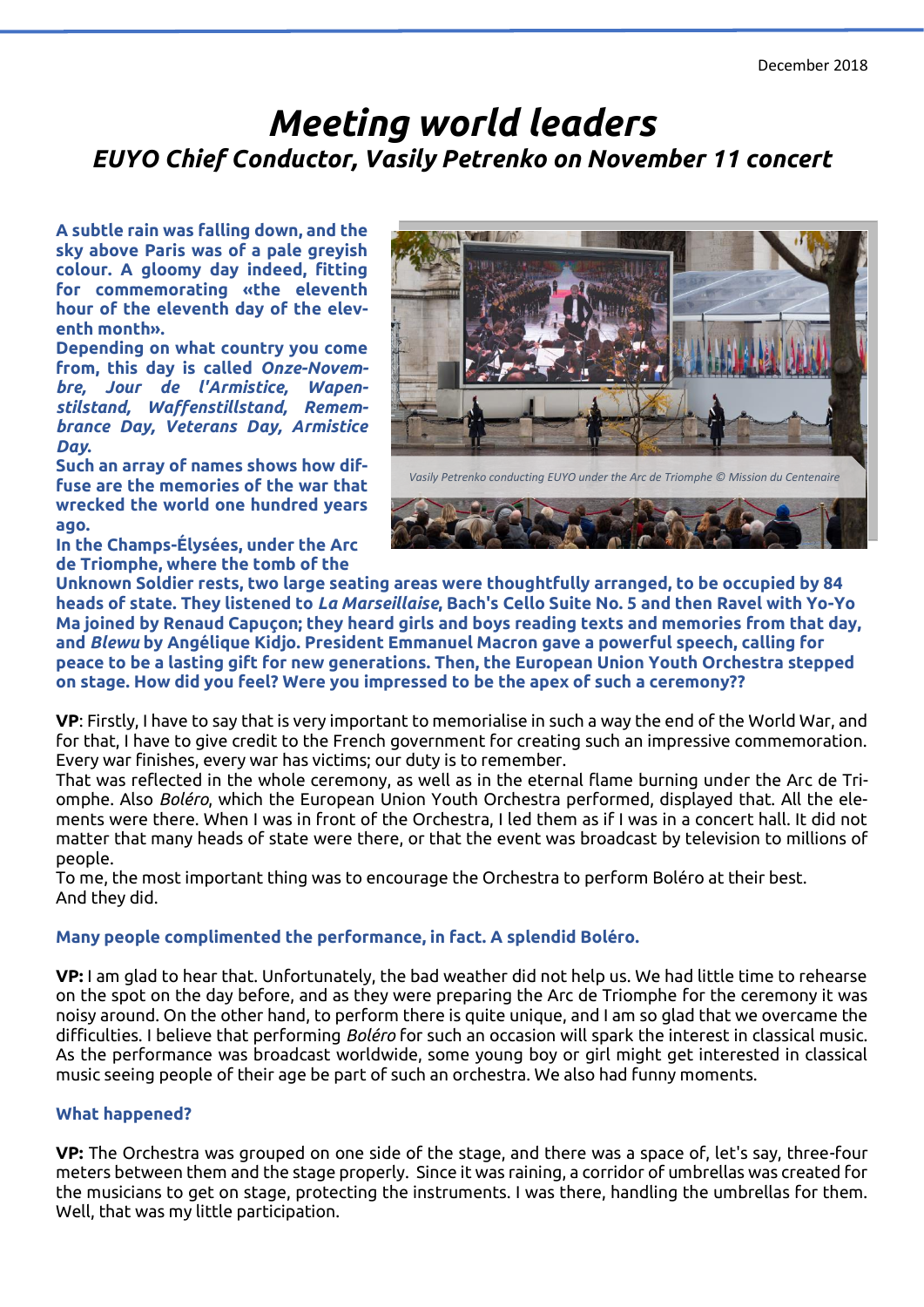

### **After the concert, you were invited at the gala dinner with the heads of state.**

**VP:** Yes. For me personally, to see all the heads of state, and to meet most of them was also a very interesting experience. We all are accustomed to seeing them on a screen, of course. But they are normal people, in the end, some more interesting, some less, some special. And you could talk with them on normal subjects, which is good.

# **So, did you talk to some of them?**

**VP:** To most of them, actually. I spoke to Donald Trump, to Angela Merkel, to

Emmanuel Macron, to Vladimir Putin, and to other presidents as well. You know - they are normal people, after all.

### **And what were you talking about?**

**VP:** Mostly about music, and some of them told me that they really enjoyed the concert. They were very kind.

# **You asked them something?**

**VP:** Oh, well, I invited most of them to come and see our next concerts, and Emmanuel Macron seemed quite interested. But I don't think that they can actually come, not all together at least. They are very busy people, you know, and there are security concerns when a head of state attends to a concert.

#### **Going back to the concert: there was a moment in which you gave the Orchestra a signal to stand up on the final cadenza. Then, after a second, the heads of state looked themselves in the eyes and rose up all at once. It was a powerful moment. Was it spontaneous?**

**VP:** It was agreed in the orchestra. I gave a signal to the orchestra to stand up, as it is a custom. But I did not realize that all the heads of state were standing up until the very end, when I turned up to bow for the applause.

#### **It was a symbolic moment - the power of music moved the most powerful world leaders. And this happened on the very day in which Mrs Bryer left us.**

**VP:** I was notified of her passing the day after the concert, having just landed in London. It was terrible news, indeed. She was a great person, a great supporter of the arts, a great ambassador for the European Union Youth Orchestra. Her role during those years is not to be underestimated. She was the core of the Orchestra for so many years, a fierce fighter for the future of the Orchestra members. It is a big loss, but we have to go forward and continue what she had in her mind. Her legacy will live through us.

#### **Is there any upcoming project with the EUYO you are really looking up to?**

**VP:** Yes, there are several projects that I am eager to get involved in. A concert in Oman, that will mark a second visit in the Middle East after that of Abu Dhabi and Dubai. I always love to work with the EUYO, and I can't wait to meet up with them again.